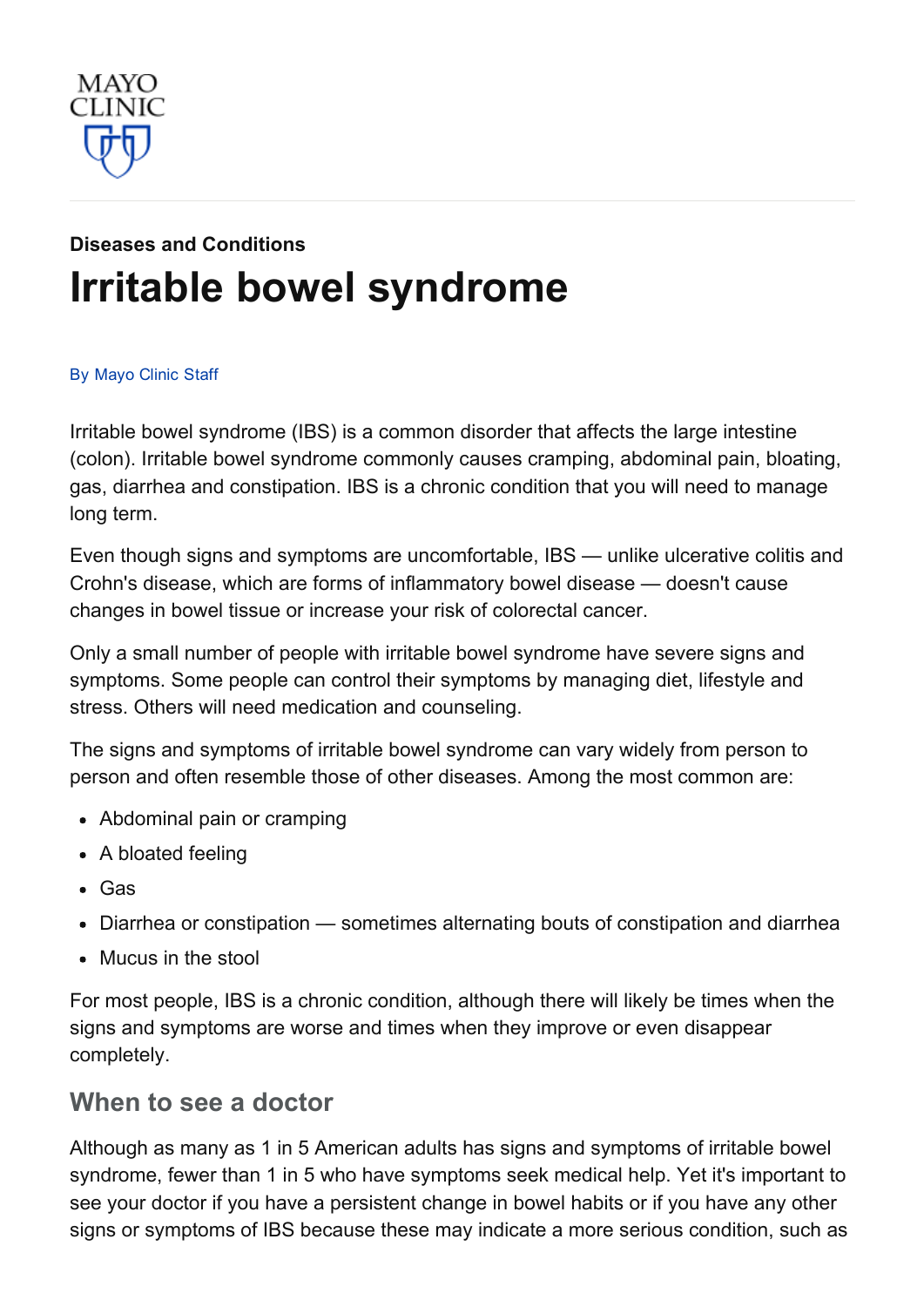colon cancer.

Symptoms that may indicate a more serious condition include:

- Rectal bleeding
- Abdominal pain that progresses or occurs at night
- Weight loss

Your doctor may be able to help you find ways to relieve symptoms as well as rule out colon conditions, such as inflammatory bowel disease and colon cancer. Your doctor can also help you avoid possible complications from problems such as chronic diarrhea.

It's not known exactly what causes irritable bowel syndrome, but a variety of factors play a role. The walls of the intestines are lined with layers of muscle that contract and relax in a coordinated rhythm as they move food from your stomach through your intestinal tract to your rectum. If you have irritable bowel syndrome, the contractions may be stronger and last longer than normal, causing gas, bloating and diarrhea. Or the opposite may occur, with weak intestinal contractions slowing food passage and leading to hard, dry stools.

Abnormalities in your gastrointestinal nervous system also may play a role, causing you to experience greater than normal discomfort when your abdomen stretches from gas or stool. Poorly coordinated signals between the brain and the intestines can make your body overreact to the changes that normally occur in the digestive process. This overreaction can cause pain, diarrhea or constipation.

# Triggers vary from person to person

Stimuli that don't bother other people can trigger symptoms in people with IBS — but not all people with the condition react to the same stimuli. Common triggers include:

- Foods. The role of food allergy or intolerance in irritable bowel syndrome is not yet clearly understood, but many people have more severe symptoms when they eat certain things. A wide range of foods has been implicated — chocolate, spices, fats, fruits, beans, cabbage, cauliflower, broccoli, milk, carbonated beverages and alcohol to name a few.
- Stress. Most people with IBS find that their signs and symptoms are worse or more frequent during periods of increased stress, such as finals week or the first weeks on a new job. But while stress may aggravate symptoms, it doesn't cause them.
- Hormones. Because women are twice as likely to have IBS, researchers believe that hormonal changes play a role in this condition. Many women find that signs and symptoms are worse during or around their menstrual periods.
- Other illnesses. Sometimes another illness, such as an acute episode of infectious diarrhea (gastroenteritis) or too many bacteria in the intestines (bacterial overgrowth), can trigger IBS.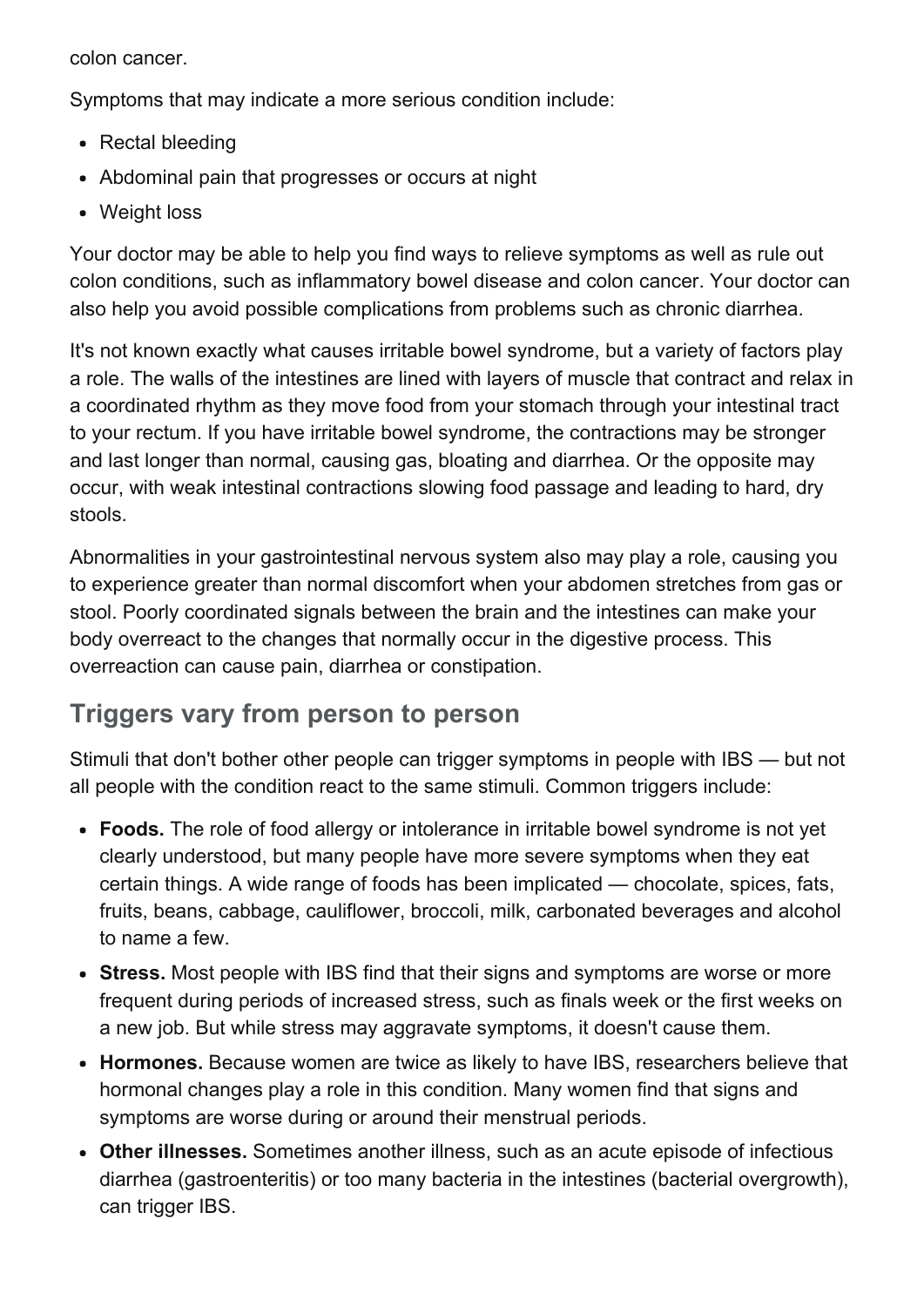Many people have occasional signs and symptoms of irritable bowel syndrome, but you're more likely to have IBS if you:

- Are young. IBS tends to occur in people under age 45.
- Are female. Overall, about twice as many women as men have the condition.
- Have a family history of IBS. Studies suggest that people who have a family member with IBS may be at increased risk of the condition.
- Have a mental health problem. Anxiety, depression, a personality disorder and a history of childhood sexual abuse are risk factors. For women, domestic abuse may be a risk factor as well.

The influence of family history on IBS risk may be related to genes, shared factors in a family's environment or both.

Diarrhea and constipation, both signs of irritable bowel syndrome, can aggravate hemorrhoids. In addition, if you avoid certain foods, you may not get enough of the nutrients you need, leading to malnourishment.

But the condition's impact on your overall quality of life may be the most significant complication. These effects of IBS may cause you to feel you're not living life to the fullest, leading to discouragement or depression.

Make an appointment with your doctor if you have symptoms of IBS. After an initial evaluation, your doctor may refer you to a specialist in digestive disorders (gastroenterologist) for more extensive testing.

Here's some information to help you prepare for your appointment and what to expect from your doctor.

# What you can do

- Write down any symptoms you're experiencing, and for how long. This may help your doctor identify what triggers symptom episodes.
- Write down key personal information, including any recent changes or stressors in your life. These factors can play a key role in the frequency and severity of IBS symptoms.
- Make a list of your key medical information, including any other conditions for which you're being treated and the names of any medications, vitamins or supplements you're taking. If you've been medically evaluated for your symptoms in the past, bring medical records of those tests to your appointment.
- Find a family member or friend who can come with you to the appointment, if possible. Someone who accompanies you can help remember what the doctor says.
- Write down questions to ask your doctor. Creating your list of questions in advance can help you make the most of your time with your doctor.

For IBS, some basic questions to ask your doctor include: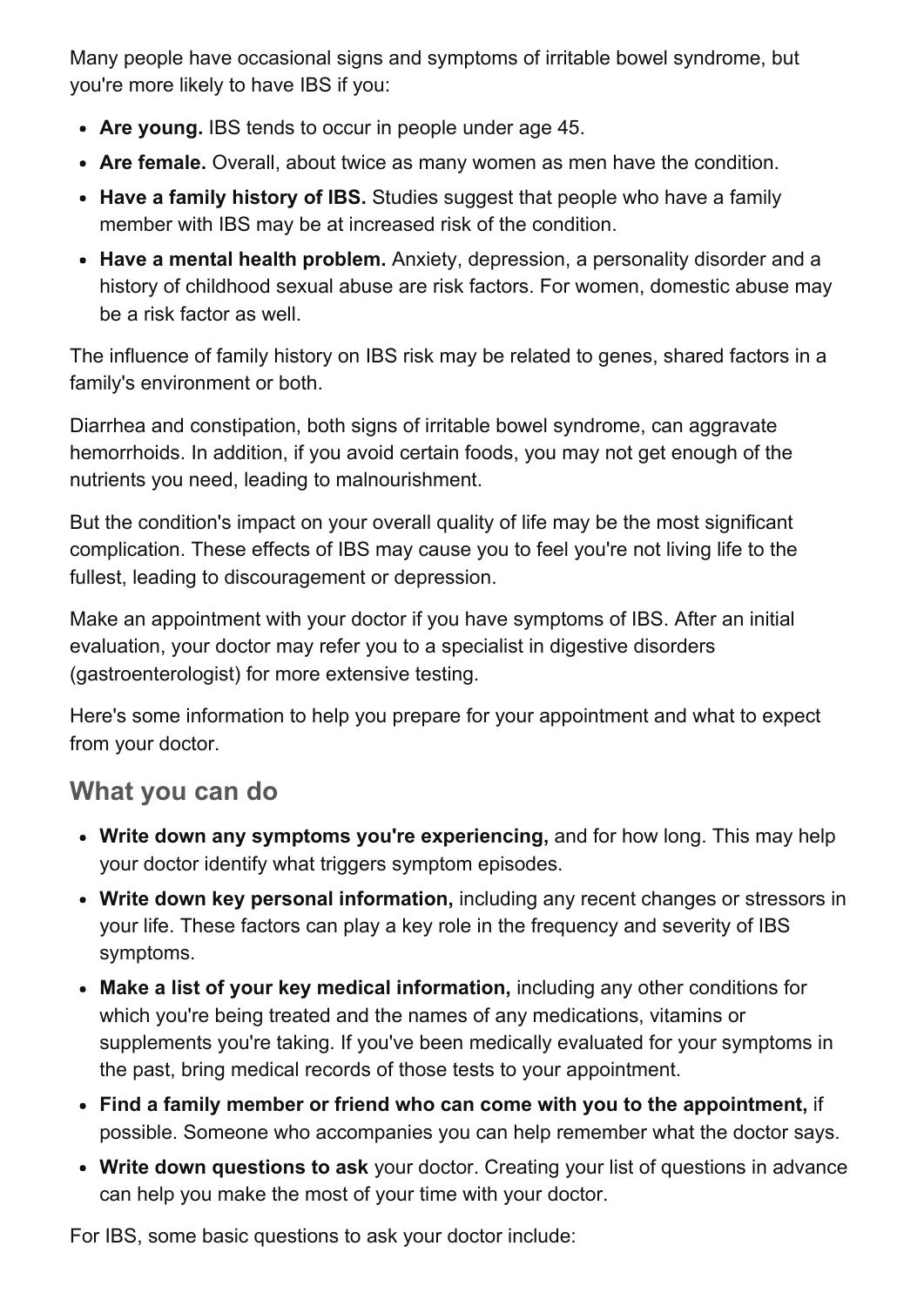- Do I have IBS?
- What other conditions might I have?  $\bullet$
- Are there any other possible causes for my condition?
- What diagnostic tests do I need?
- What treatment approach do you recommend trying first?
- If the first treatment doesn't work, what will we try next?
- Are there any side effects associated with these treatments?
- Do you suspect that dietary factors are playing a role in my symptoms?  $\bullet$
- What dietary changes are most likely to reduce my symptoms?
- Should I follow any specific diet?  $\bullet$
- Are there any lifestyle changes I can make to help reduce or manage my symptoms?
- I have other health conditions. How can I best manage them together?  $\bullet$
- Do you recommend that I talk with a counselor?  $\bullet$
- Is my condition chronic?
- How much do you expect my condition may improve with treatment, including selfcare?

In addition to the questions that you've prepared to ask your doctor, don't hesitate to ask questions during your appointment.

## What to expect from your doctor

Your doctor is likely to ask you a number of questions. Being ready to answer them may reserve time to go over any points you want to spend more time on. You may be asked:

- What are your symptoms?
- When did you first notice these symptoms?
- Do your symptoms come and go or stay about the same?
- Does anything seem to trigger your symptoms, including certain foods, stress or in women — your menstrual period?
- Have you lost weight without trying?
- Have you noticed any blood in your stools?
- Have your signs and symptoms included vomiting?
- Have your signs and symptoms included fever?
- Have you recently experienced significant stress, emotional difficulty or loss?
- What is your typical daily diet?
- Have you ever been diagnosed with a food allergy or with lactose intolerance?
- Have you been diagnosed with any other medical conditions?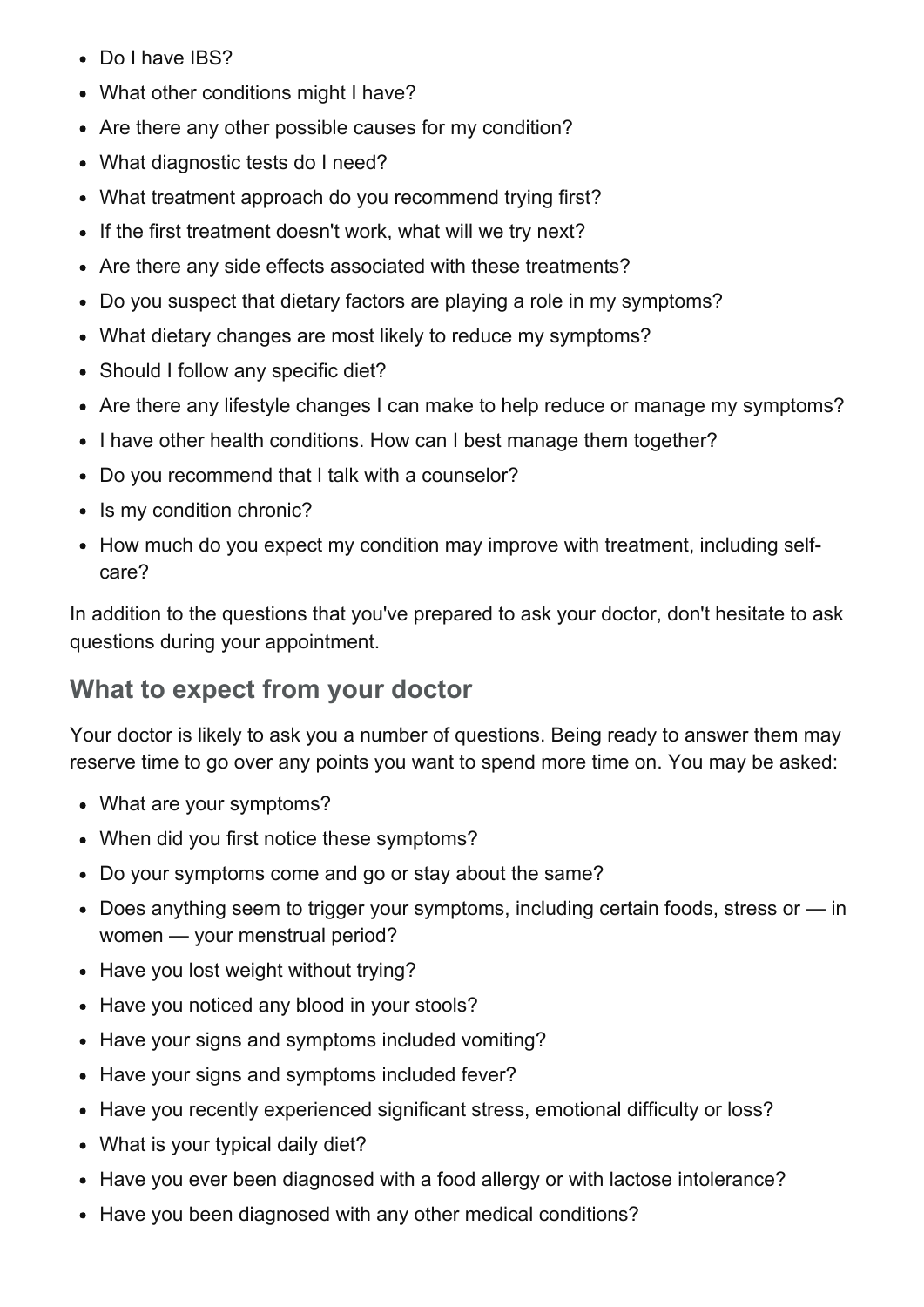- What medications are you taking, including prescription and over-the-counter medications, vitamins, herbs, and supplements?
- Do you have any family history of bowel disorders or colon cancer?
- How much would you say your symptoms are affecting your quality of life, including your personal relationships and your ability to function at school or work?

# What you can do in the meantime

While you wait for your appointment, check with your family members to find out if any relatives have been diagnosed with inflammatory bowel disease or colon cancer. In addition, start jotting down notes about how often your symptoms occur and any factors that seem to trigger their occurrence.

A diagnosis of irritable bowel syndrome depends largely on a complete medical history and physical exam.

# Criteria for making a diagnosis

Because there are usually no physical signs to definitively diagnose IBS, diagnosis is often a process of ruling out other conditions. To help this process, researchers have developed two sets of diagnostic criteria for IBS and other functional gastrointestinal disorders — conditions in which the bowel appears normal but doesn't work (function) normally. Both criteria are based on symptoms after other conditions have been ruled out.

- Rome criteria. According to these criteria, you must have certain signs and symptoms before a doctor diagnoses irritable bowel syndrome. The most important are abdominal pain and discomfort lasting at least three days a month in the last three months, associated with two or more of following: improvement with defecation, altered frequency of stool or altered consistency of stool.
- Manning criteria. These criteria focus on pain relieved by defecation, having incomplete bowel movements, mucus in the stool and changes in stool consistency. The more symptoms present, the greater the likelihood of IBS.

Your doctor will likely assess how you fit these criteria, as well as whether you have any other signs or symptoms that might suggest another, more serious, condition. Some red flag signs and symptoms that suggest a need for additional testing include:

- New onset after age 50
- Weight loss
- Rectal bleeding
- Fever
- Nausea or recurrent vomiting
- Abdominal pain, especially if it's not completely relieved by a bowel movement, or occurs at night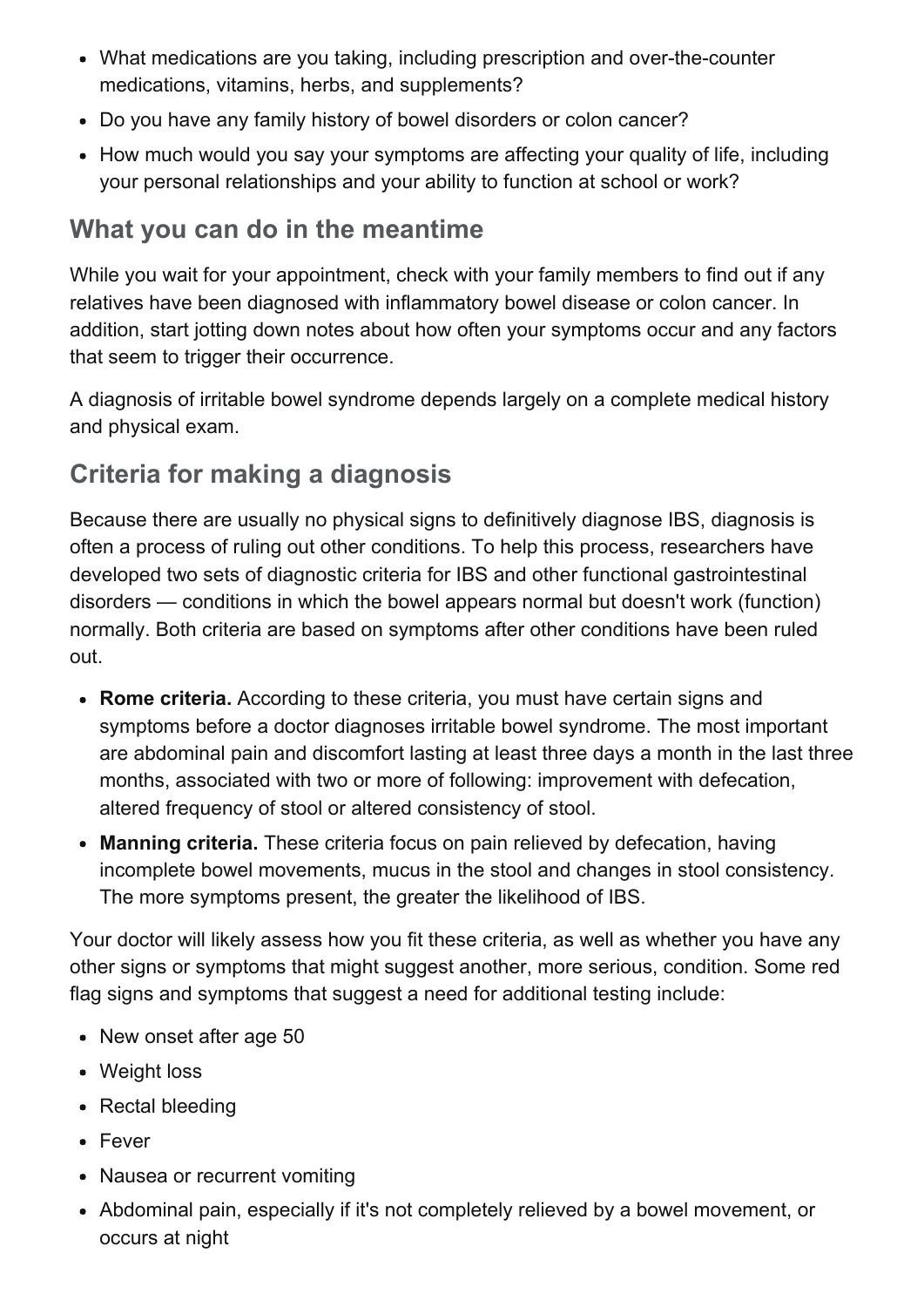- Diarrhea that is persistent or awakens you from sleep
- Anemia related to low iron

If you fit the IBS criteria and don't have any red flag signs or symptoms, your doctor may suggest a course of treatment without doing additional testing. But if you don't respond to that treatment, you'll likely require more tests.

## Additional tests

Your doctor may recommend several tests, including stool studies to check for infection or problems with your intestine's ability to take in the nutrients from food (malabsorption). You may undergo a number of tests to rule out other causes for your symptoms.

Imaging tests:

- Flexible sigmoidoscopy. This test examines the lower part of the colon (sigmoid) with a flexible, lighted tube (sigmoidoscope).
- Colonoscopy. In some cases, especially if you are age 50 or older or have other signs of a potentially more serious condition, your doctor may perform this diagnostic test in which a small, flexible tube is used to examine the entire length of the colon.
- X-ray (radiography). Sometimes doctors will use X-rays to obtain an image of your colon.
- Computerized tomography (CT) scan. CT scans produce cross-sectional X-ray images of internal organs. CT scans of your abdomen and pelvis may help your doctor rule out other causes of your symptoms, especially if you have abdominal pain.
- Lower GI series. In this test, doctors fill your large intestine with a liquid (barium) to make it easier to see any problems on the X-ray.

Laboratory tests:

- Lactose intolerance tests. Lactase is an enzyme you need to digest the sugar found in dairy products. If you don't produce this enzyme, you may have problems similar to those caused by irritable bowel syndrome, including abdominal pain, gas and diarrhea. To find out if this is the cause of your symptoms, your doctor may order a breath test or ask you to remove milk and milk products from your diet for several weeks.
- Breath tests. Your doctor may perform a breath test to look for a condition called bacterial overgrowth, in which bacteria from the colon grow up into the small intestine, leading to bloating, abdominal discomfort and diarrhea. This is more common among people who have had bowel surgery or who have diabetes or some other disease that slows down digestion.
- Blood tests. Celiac disease is sensitivity to wheat, barley and rye protein that may cause signs and symptoms like those of irritable bowel syndrome. Blood tests can help rule out this disorder. Children with IBS have a far greater risk of celiac disease than do children who don't have IBS. If your doctor suspects that you have celiac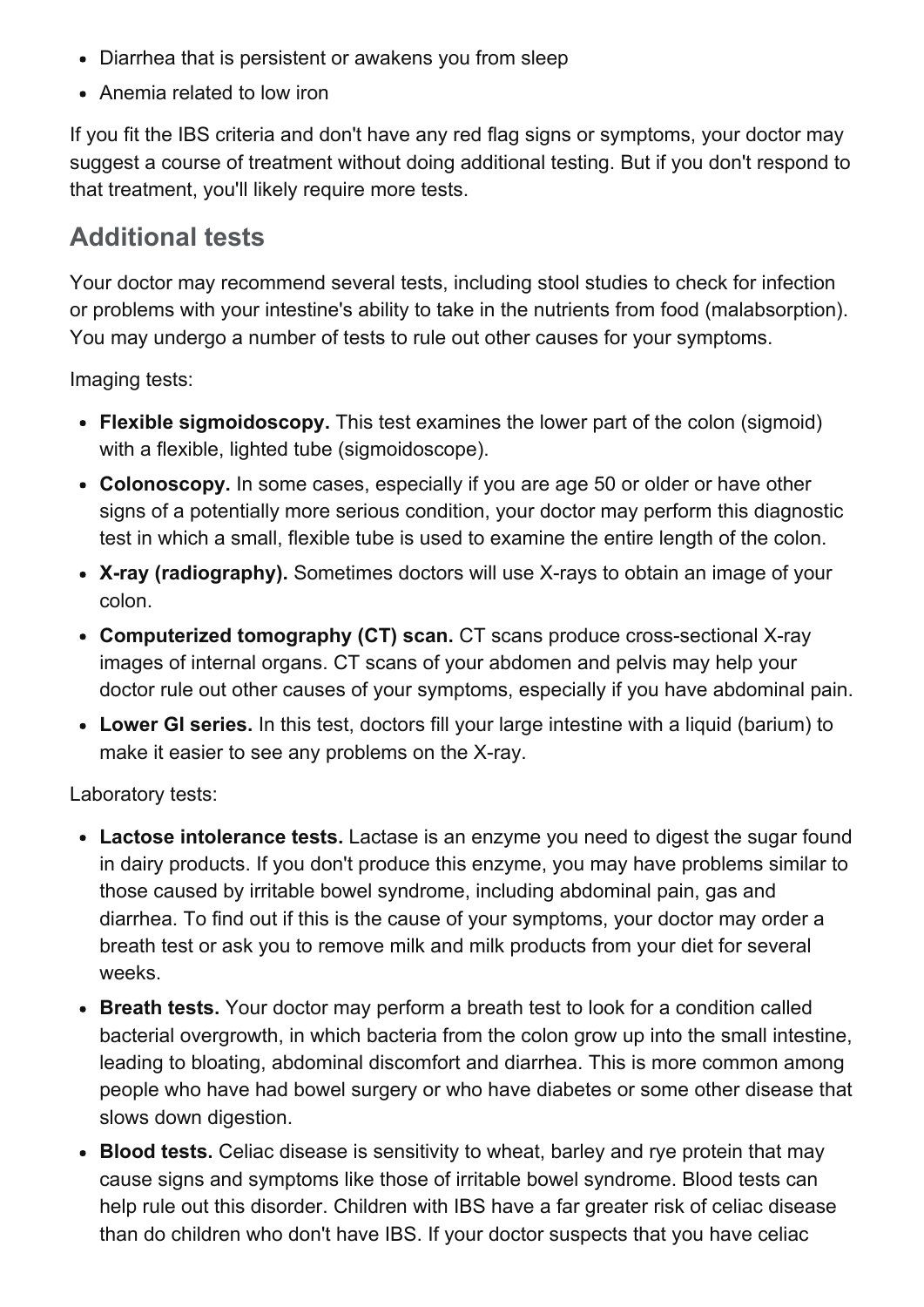disease, he or she may perform an upper endoscopy to obtain a biopsy of your small intestine.

• Stool tests. If you have chronic diarrhea, doctors may want to examine your stool for bacteria or parasites.

Because it's not clear what causes irritable bowel syndrome, treatment focuses on the relief of symptoms so that you can live as normally as possible.

In most cases, you can successfully control mild signs and symptoms of irritable bowel syndrome by learning to manage stress and making changes in your diet and lifestyle. Try to avoid foods that trigger your symptoms. Also try to get enough exercise, drink plenty of fluids and get enough sleep.

If your problems are moderate or severe, you may need more than lifestyle changes. Your doctor may suggest and medications.

Dietary changes:

- Eliminating high-gas foods. If you have bothersome bloating or are passing considerable amounts of gas, your doctor may suggest that you cut out such items as carbonated beverages, vegetables — especially cabbage, broccoli and cauliflower and raw fruits.
- Eliminating gluten. Research shows that some people with IBS report improvement in diarrhea symptoms if they stop eating gluten (wheat, barley and rye). This recommendation remains controversial, and the evidence is not clear.
- Eliminating FODMAPs. Some people are sensitive to types of carbohydrates such as fructose, fructans, lactose and others, called FODMAPs (fermentable oligo-, di-, and monosaccharides and polyols). FODMAPs are found in certain grains, vegetables, fruits and dairy products. However, often people are not bothered by every FODMAP food. You may be able to get relief from your IBS symptoms on a strict low FODMAP diet and then reintroduce foods one at time.

Medications:

- Fiber supplements. Taking fiber supplements, such as psyllium (Metamucil) or methylcellulose (Citrucel), with fluids may help control constipation. Fiber obtained from food may cause much more bloating compared with a fiber supplement. If fiber doesn't help symptoms, your doctor may prescribe an osmotic laxative such as milk of magnesia or polyethylene glycol.
- Anti-diarrheal medications. Over-the-counter medications, such as loperamide (Imodium), can help control diarrhea. Some people will benefit from medications called bile acid binders, such as cholestyramine (Prevalite), colestipol (Colestid) or colesevelam (Welchol), but these can lead to bloating.
- Anticholinergic and antispasmodic medications. These medications, such as hyoscyamine (Levsin) and dicyclomine (Bentyl), can help relieve painful bowel spasms. They are sometimes used for people who have bouts of diarrhea, but they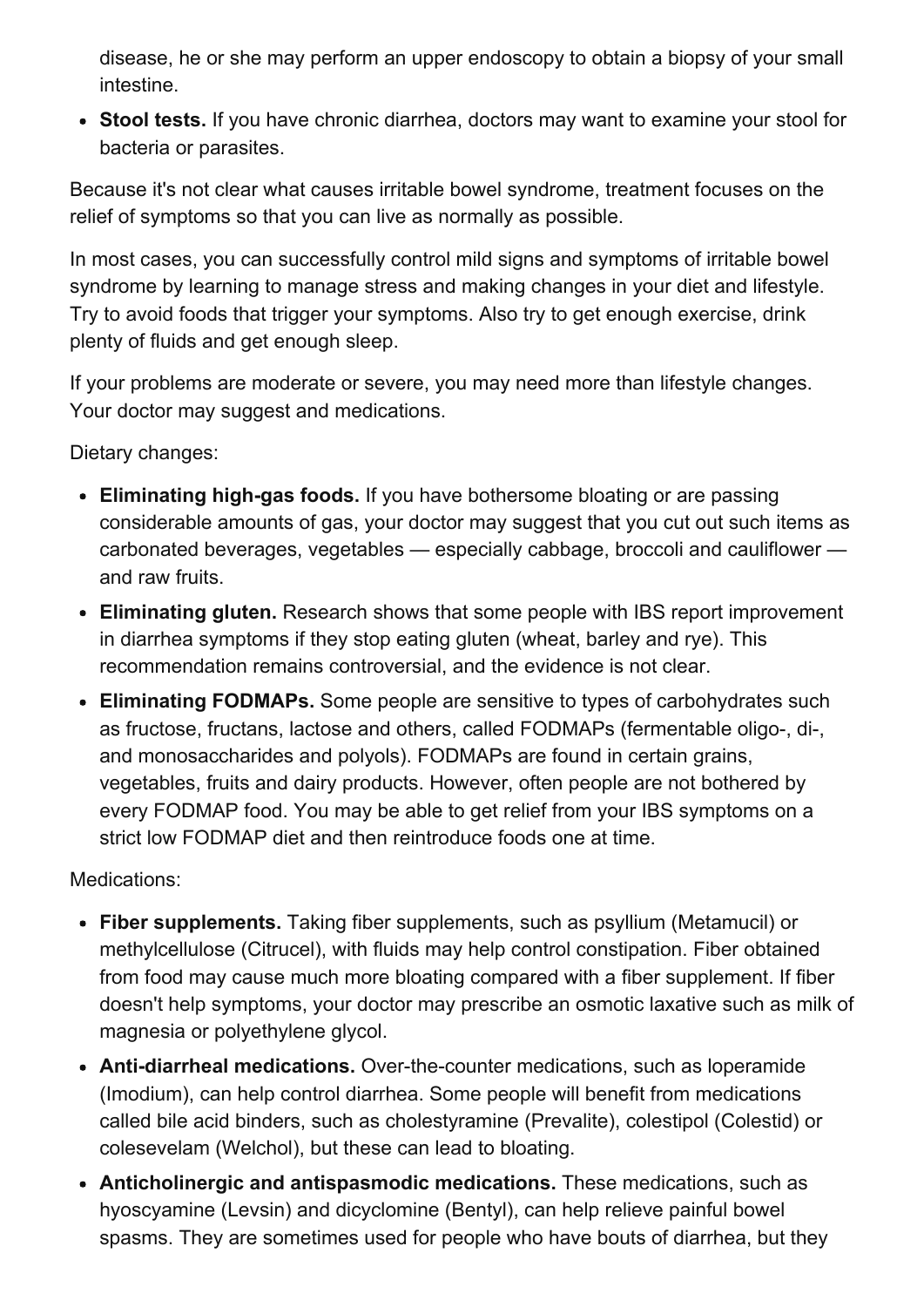can worsen constipation and can lead to other symptoms, such as difficulty urinating. They should also be used with caution among people with glaucoma.

Antidepressant medications. If your symptoms include pain or depression, your doctor may recommend a tricyclic antidepressant or a selective serotonin reuptake inhibitor (SSRI). These medications help relieve depression as well as inhibit the activity of neurons that control the intestines.

If you have diarrhea and abdominal pain without depression, your doctor may suggest a lower than normal dose of tricyclic antidepressants, such as imipramine (Tofranil) or nortriptyline (Pamelor). Side effects of these drugs include drowsiness and constipation. SSRIs, such as fluoxetine (Prozac, Sarafem) or paroxetine (Paxil), may be helpful if you're depressed and have pain and constipation.

- Antibiotics. Some people whose symptoms are due to an overgrowth of bacteria in their intestines may benefit from antibiotic treatment. Some people with symptoms of diarrhea have benefited from rifaximin (Xifaxan), but more research is needed.
- Counseling. You may benefit from counseling if you have depression or if stress tends to worsen your symptoms.

# Medication specifically for IBS

Two medications are currently approved for specific cases of IBS:

• Alosetron (Lotronex). Alosetron is designed to relax the colon and slow the movement of waste through the lower bowel. The Food and Drug Administration (FDA) removed it from the market for a time, but has since allowed alosetron to be sold again.

However, alosetron can be prescribed only by doctors enrolled in a special program and is intended for severe cases of diarrhea-predominant IBS in women who haven't responded to other treatments. Alosetron is not approved for use by men. It has been linked to rare but important side effects, so it should only be considered when other treatments are not successful.

• Lubiprostone (Amitiza). Lubiprostone works by increasing fluid secretion in your small intestine to help with the passage of stool. It is approved for women age 18 and older who have IBS with constipation. Its effectiveness in men is not proved, nor its long-term safety. Common side effects include nausea, diarrhea and abdominal pain. Lubiprostone is generally prescribed only for women with IBS and severe constipation for whom other treatments haven't been successful.

In many cases, simple changes in your diet and lifestyle can provide relief from irritable bowel syndrome. Although your body may not respond immediately to these changes, your goal is to find long-term, not temporary, solutions:

Experiment with fiber. When you have irritable bowel syndrome, fiber can be a mixed blessing. Although it helps reduce constipation, it can also make gas and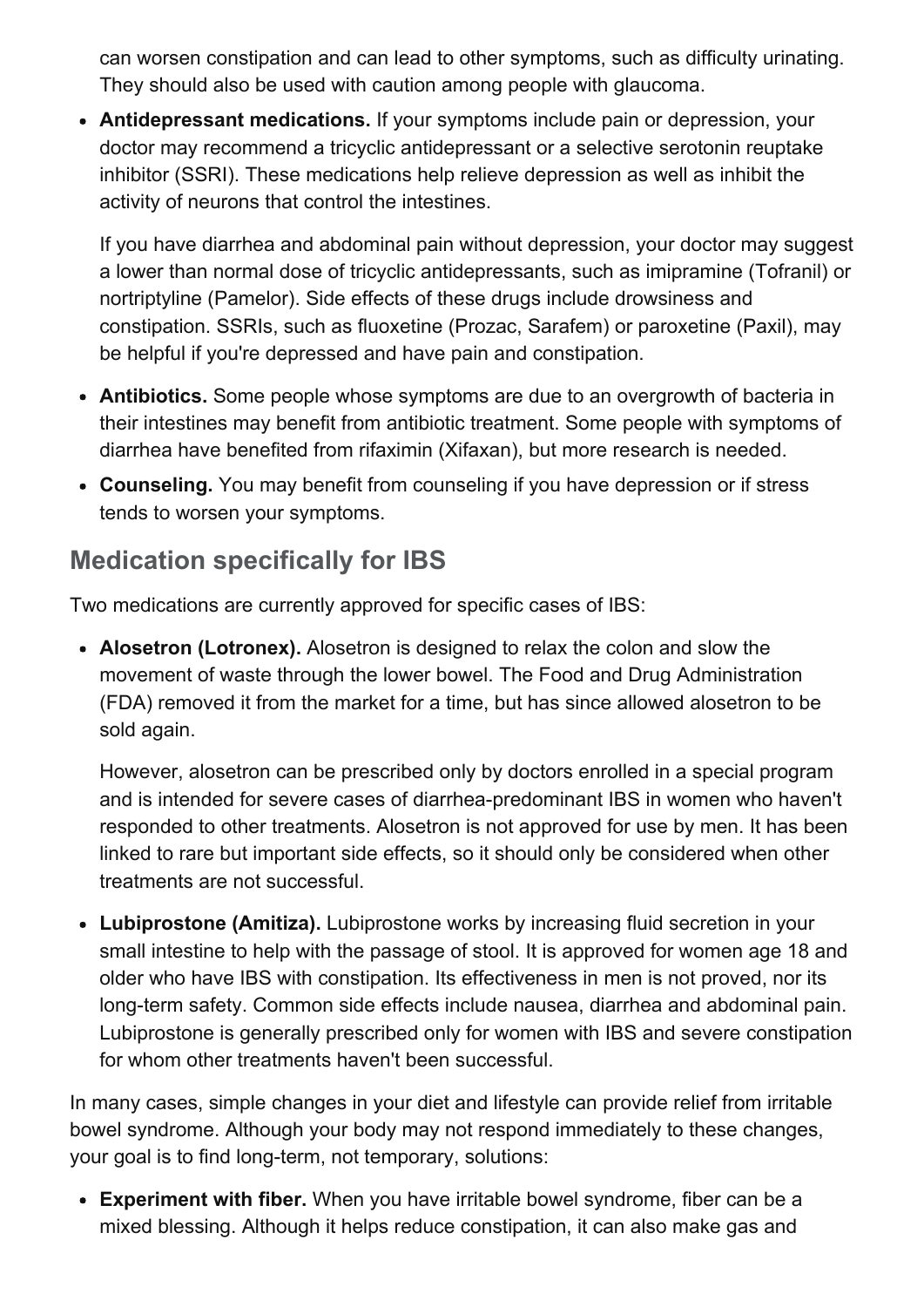cramping worse. The best approach is to slowly increase the amount of fiber in your diet over a period of weeks. Examples of foods that contain fiber are whole grains, fruits, vegetables and beans. If your signs and symptoms remain the same or worse, tell your doctor. You may also want to talk to a dietitian.

Some people do better limiting dietary fiber and instead take a fiber supplement that causes less gas and bloating. If you take a fiber supplement, such as Metamucil or Citrucel, be sure to introduce it slowly and drink plenty of water every day to reduce gas, bloating and constipation. If you find that taking fiber helps your IBS, use it on a regular basis for best results.

• Avoid problem foods. If certain foods make your signs and symptoms worse, don't eat them. These may include alcohol, chocolate, caffeinated beverages such as coffee and sodas, medications that contain caffeine, dairy products, and sugar-free sweeteners such as sorbitol or mannitol.

If gas is a problem for you, foods that might make symptoms worse include beans, cabbage, cauliflower and broccoli. Fatty foods also may be a problem for some people. Chewing gum or drinking through a straw can lead to swallowing air, causing more gas.

- Eat at regular times. Don't skip meals, and try to eat about the same time each day to help regulate bowel function. If you have diarrhea, you may find that eating small, frequent meals makes you feel better. But if you're constipated, eating larger amounts of high-fiber foods may help move food through your intestines.
- Take care with dairy products. If you're lactose intolerant, try substituting yogurt for milk. Or use an enzyme product to help break down lactose. Consuming small amounts of milk products or combining them with other foods also may help. In some cases, though, you may need to stop eating dairy foods completely. If so, be sure to get enough protein, calcium and B vitamins from other sources.
- Drink plenty of liquids. Try to drink plenty of fluids every day. Water is best. Alcohol and beverages that contain caffeine stimulate your intestines and can make diarrhea worse, and carbonated drinks can produce gas.
- Exercise regularly. Exercise helps relieve depression and stress, stimulates normal contractions of your intestines, and can help you feel better about yourself. If you've been inactive, start slowly and gradually increase the amount of time you exercise. If you have other medical problems, check with your doctor before starting an exercise program.
- Use anti-diarrheal medications and laxatives with caution. If you try over-thecounter anti-diarrheal medications, such as Imodium or Kaopectate, use the lowest dose that helps. Imodium may be helpful if taken 20 to 30 minutes before eating, especially if you know that the food planned for your meal is likely to cause diarrhea.

In the long run, these medications can cause problems if you don't use them correctly. The same is true of laxatives. If you have any questions about them, check with your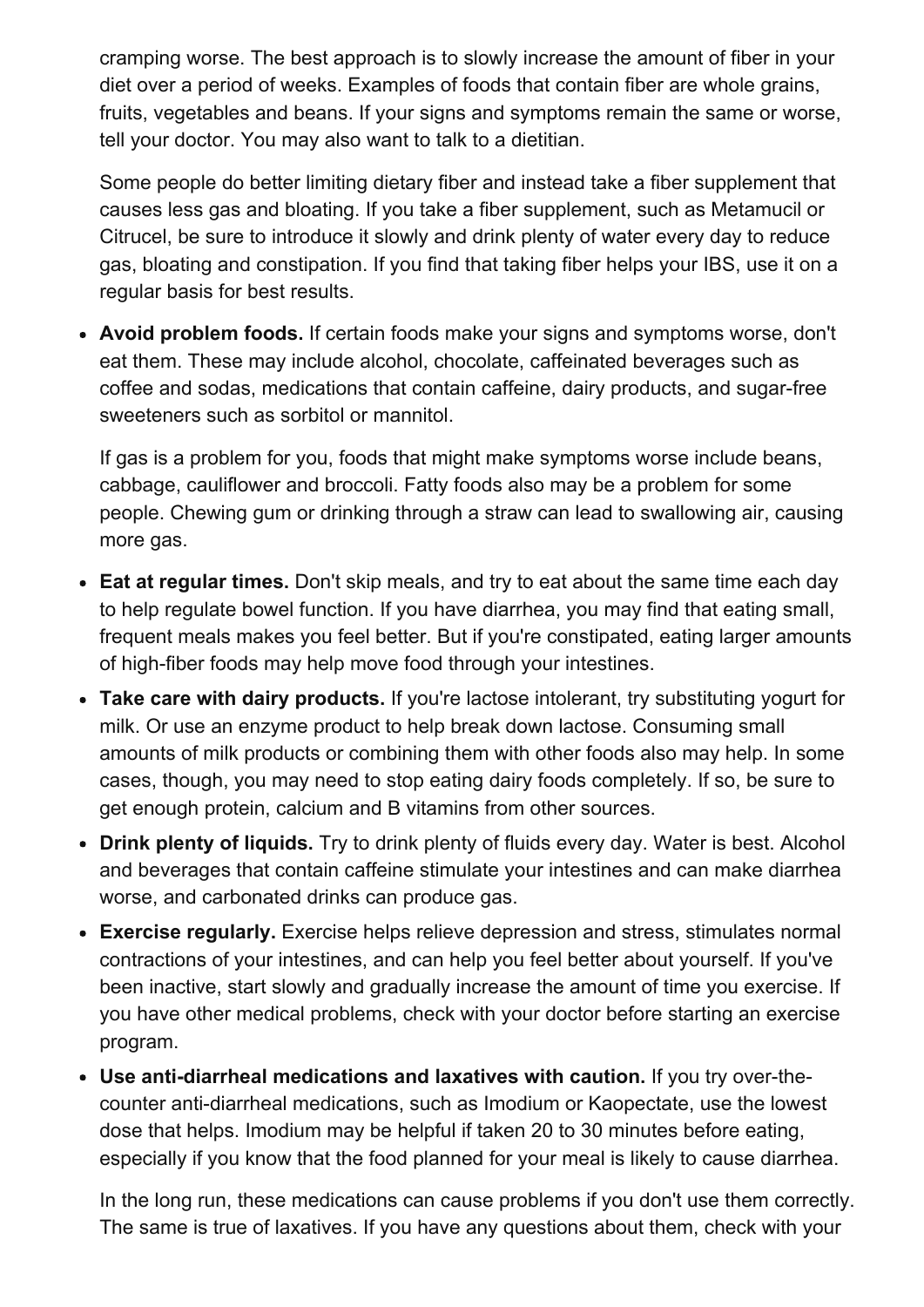doctor or pharmacist.

The following nontraditional therapies may help relieve symptoms of IBS:

- Acupuncture. Researchers have found that acupuncture may help improve symptoms for people with IBS.
- Herbs. Peppermint is a natural antispasmodic that relaxes smooth muscles in the intestines. Peppermint may provide short-term relief of IBS symptoms, but study results have been inconsistent. If you'd like to try peppermint, be sure to use entericcoated capsules. Peppermint may make heartburn worse. Before taking any herbs, check with your doctor to be sure they won't interact or interfere with other medications.

A blend of herbs called STW 5 (Iberogast) has been shown to help some people.

- Hypnosis. Hypnosis may reduce abdominal pain and bloating. A trained professional teaches you how to enter a relaxed state and then guides you in relaxing your abdominal muscles.
- Probiotics. Probiotics are "good" bacteria that normally live in your intestines and are found in certain foods, such as yogurt, and in dietary supplements. It's been suggested that if you have irritable bowel syndrome, you may not have enough good bacteria and that adding probiotics to your diet may help ease your symptoms.

Recent studies suggest that certain probiotics may relieve symptoms of IBS, such as abdominal pain, bloating, diarrhea and quality of life, although additional investigation is needed.

• Regular exercise, yoga, massage or meditation. These can all be useful ways to relieve stress. You can take classes in yoga and meditation or practice at home using books or videos.

Living with irritable bowel syndrome presents daily challenges. It may be painful or embarrassing and can seriously affect the quality of your life. These suggestions may help you cope more easily:

- Learn as much about IBS as you can. Talk to your doctor, look for information on the Internet from reputable sources such as the National Institutes of Health, and read books and pamphlets. Being informed about your condition can help you take better charge of it.
- Identify the factors that trigger IBS. This is a key step both in managing your condition and in helping you feel you have control of your life.
- Seek out others with IBS. Talking to people who know what you're going through can be reassuring. Try IBS support groups on the Internet or in your community.

Anyone can experience digestive upset from worry or anxiety. But if you have irritable bowel syndrome, stress-related problems such as abdominal pain and diarrhea tend to occur more often and be more severe. Finding ways to deal with stress may help prevent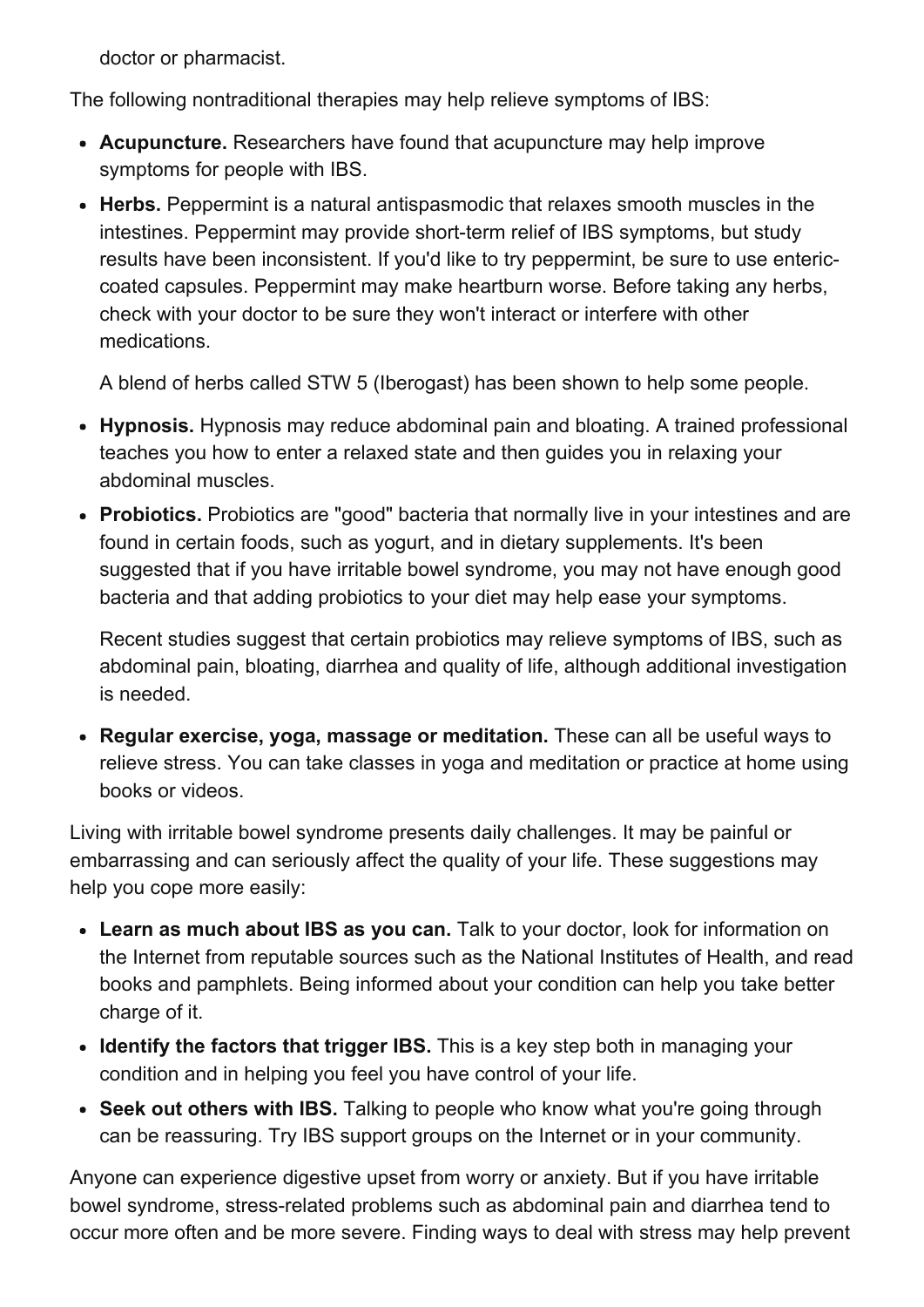or ease symptoms:

- Counseling. In some cases, a psychologist or psychiatrist can help you learn to reduce stress by looking at how you respond to events and then working with you to modify or change that response.
- Biofeedback. This stress-reduction technique helps you reduce muscle tension and slow your heart rate with the feedback help of a machine. You're then taught how to produce these changes yourself. The goal is to help you enter a relaxed state so that you can cope more easily with stress.
- Progressive relaxation exercises. These help you relax muscles in your body, one by one. Start by tightening the muscles in your feet, then concentrate on slowly letting all of the tension go. Next, tighten and relax your calves. Continue until the muscles in your body, including those in your eyes and scalp, are relaxed.
- Deep breathing. Most adults breathe from their chests. But you become calmer when you breathe from your diaphragm, the muscle that separates your chest from your abdomen. When you inhale, allow your belly to expand. When you exhale, your belly naturally contracts. Deep breathing can also help relax your abdominal muscles, which may lead to more-normal bowel activity.
- Mindfulness training. This stress-reduction technique helps you focus on being in the moment and letting go of worries and distractions.
- Other techniques. Set aside at least 20 minutes a day for any activity you find relaxing — listening to music, reading, playing computer games or just soaking in a warm bath.

## References

- 1. Irritable bowel syndrome. The National Digestive Diseases Information Clearinghouse. http://www.digestive.niddk.nih.gov/ddiseases/pubs/ibs/. Accessed April 23, 2014.
- 2. Camilleri M. Peripheral mechanisms in irritable bowel syndrome. New England Journal of Medicine. 2012;367:1626.
- 3. Ferri FF. Ferri's Clinical Advisor 2014: 5 Books in 1. Philadelphia, Pa.: Mosby Elsevier; 2014. https://www.clinicalkey.com. Accessed April 23, 2014.
- 4. Wald A. Diagnosis of irritable bowel syndrome. http://www.uptodate.com/home. Accessed April 23, 2014.
- 5. Wald A. Pathophysiology of irritable bowel syndrome. http://www.uptodate.com/home. Accessed April 23, 2014.
- 6. Wald A. Treatment of irritable bowel syndrome. http://www.uptodate.com/home. Accessed April 23, 2014.
- 7. Rome III diagnostic criteria for functional gastrointestinal disorders. Rome Foundation. http://www.romecriteria.org/criteria/. Accessed April 23, 2014.
- 8. Cristofori F, et al. Increased prevalence of celiac disease among pediatric patients with irritable bowel syndrome: A 6-year prospective cohort study. Journal of the American Medical Association Pediatrics. In press. Accessed May 5, 2014.
- 9. Brandt LJ, et al. An evidence-based systematic review on the management of irritable bowel syndrome.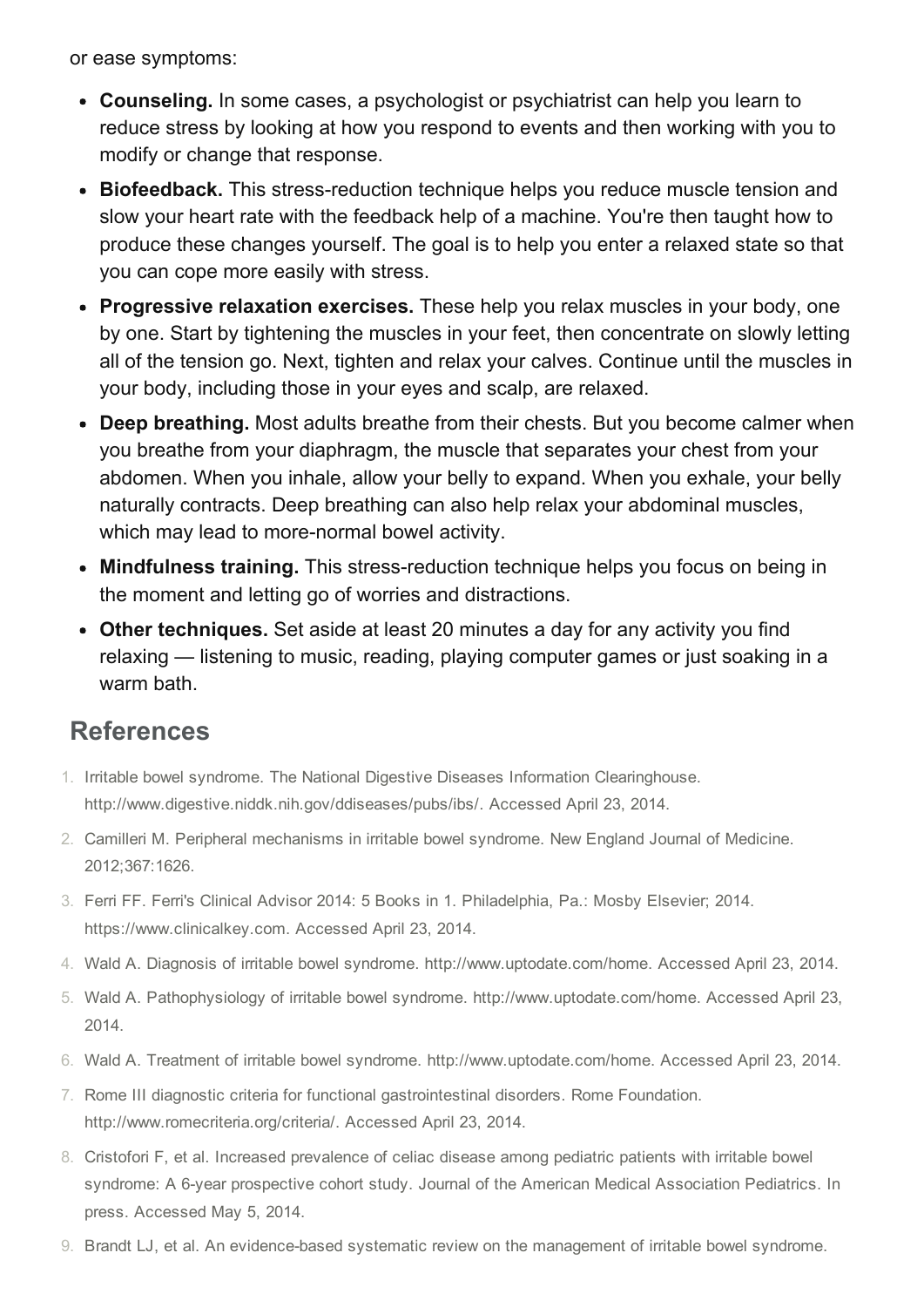American Journal of Gastroenterology. 2009;104(suppl):1.

- 10. AskMayoExpert. IBS. Rochester, Minn.: Mayo Foundation for Medical Education and Research; 2014.
- 11. Lakhan SE, et al. Mindfulness-based therapies in the treatment of somatization disorders: A systematic review and meta-analysis. PLoS One. 2013;8:e71834.
- 12. Muir JG, et al.The low FODMAP diet for treatment of irritable bowel syndrome and other gastrointestinal disorders. Gastroenterology & Hepatology. 2013;9:450.
- 13. Vazquez-Roque MI, et al. A controlled trial of gluten-free diet in patients with irritable bowel syndromediarrhea: Effects on bowel frequency and intestinal function. Gastroenterology. 2013;144:903.
- 14. Hungin APS, et al. Systematic review: Probiotics in the management of lower gastrointestinal symptoms in clinical practice — an evidence-based international guide. Alimentary Pharmacology and Therapeutics. 2013;38:864.
- 15. Relaxation techniques for health: An introduction. National Center for Complementary and Alternative Medicine. http://nccam.nih.gov/health/stress/relaxation.htm. Accessed May 6, 2014.
- 16. Herbs at a glance: Peppermint oil. National Center for Complementary and Alternative Medicine. http://nccam.nih.gov/health/peppermintoil. Accessed May 6, 2014.
- 17. Manheimer E, et al. Acupuncture for treatment of irritable bowel syndrome. Cochrane Database of Systematic Reviews. http://onlinelibrary.wiley.com/doi/10.1002/14651858.CD005111.pub3/abstract. Accessed May 18, 2014.
- 18. Lindfors P, et al. Effects of gut-directed hypnotherapy on IBS in different clinical settings results from two randomized, controlled trials. American Journal of Gastroenterology. 2012;107:276.
- 19. McKenzie YA, et al. British Dietetic Association evidence-based guidelines for the dietary management of irritable bowel syndrome in adults. Journal of Human Nutrition and Dietetics. 2012:25;260.
- 20. Chao G, et al. Effectiveness of acupuncture to treat irritable bowel syndrome: A meta-analysis. World Journal of Gastroenterology. 2014;20:1871.
- 21. Rey E, et al. Chronic constipation, irritable bowel syndrome with constipation and constipation with pain/discomfort: Similarities and differences. American Journal of Gastroenterology. In press. Accessed March 4, 2014.
- 22. Camilleri M. Current and future pharmacological treatments for diarrhea-predominant irritable bowel syndrome. Expert Opinion on Pharmacotherapy. 2013;14:1151.
- 23. Golden AK. Decision Support System. Mayo Clinic, Rochester, Minn. April 24, 2014.
- 24. U.S. News best hospitals 2013-2014. U.S. News & World Report. http://health.usnews.com/besthospitals/rankings/gastroenterology-and-gi-surgery. Accessed April 24, 2014.
- 25. Picco MF (expert opinion). Mayo Clinic, Jacksonville, Fla. May 14, 2014.
- 26. Ottillinger B, et al. STW 5 (Iberogast) A safe and effective standard in the treatment of functional gastrointestinal disorders. Wiener Medizinische Wochenschrift. 2013;163:65.
- 27. Dai C, et al. Probiotics and irritable bowel syndrome. World Journal of Gastroenterology. 2013;19:5973.
- 28. Sisson G, et al. Randomised clinical trial: A liquid multi-strain probiotic vs. placebo in the irritable bowel syndrome — a 12 week double-blind study. Alimentary Pharmacology and Therapeutics. In press. Accessed May 18, 2014.